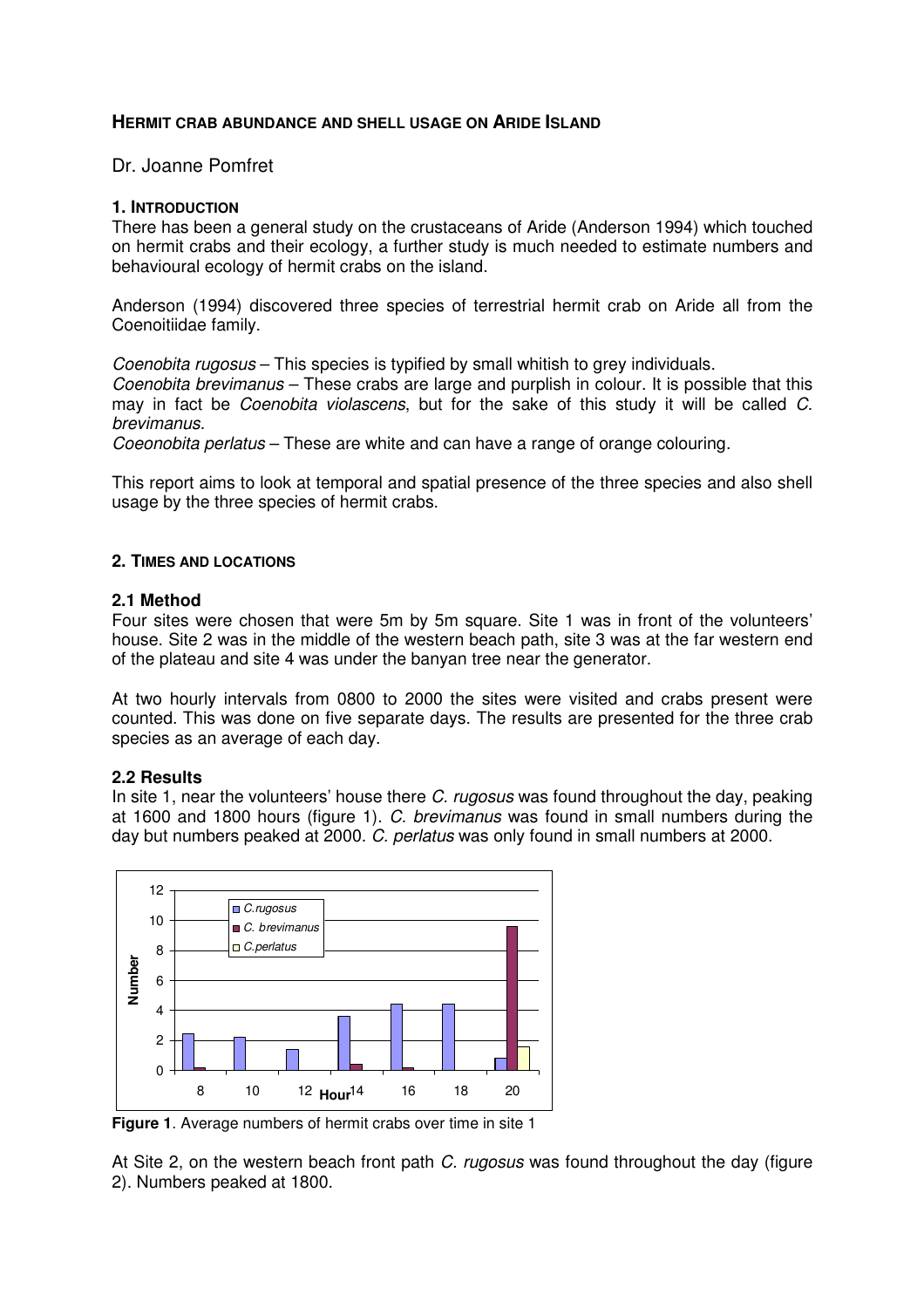

**Figure 2** Average numbers of hermit crabs over time in site 2

At site 3, C. rugosus was found throughout the day except at 2000. Numbers peaked at 1600 (figure 3). C. brevimanus were found at low numbers at various times of the day.



**Figure 3**. Average numbers of hermit crabs over time in site 3

At site 4, near the generator on the back path, no C. rugosus or C. perlautus were found and C. brevimanus were found mainly at 2000 (figure 4).



**Figure 4**. Average numbers of hermit crabs over time in site 4

# **2.3 Conclusion**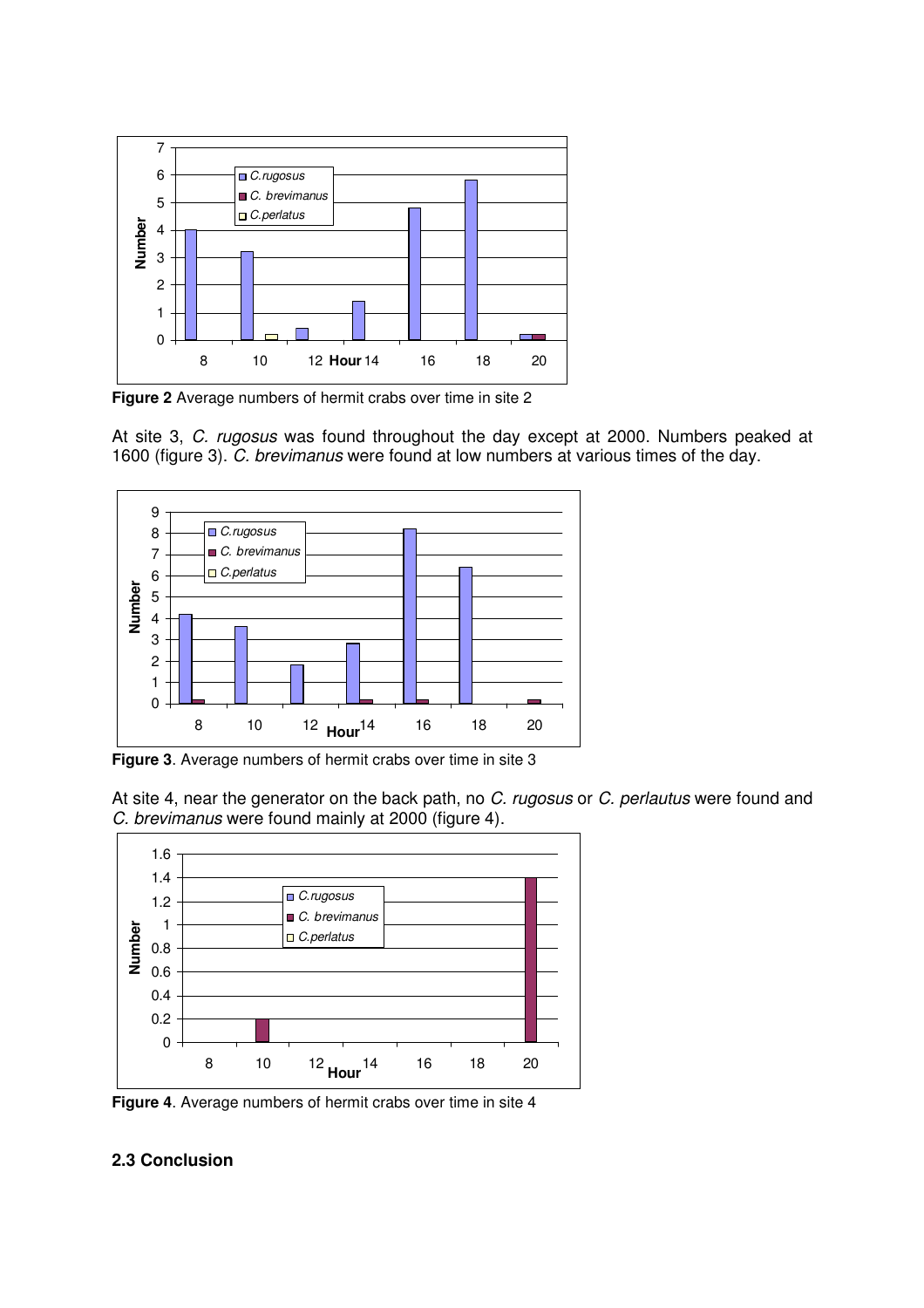C. rugosus appears to be active in the day, particularly late afternoon. This species is found mainly in the beach front sites.

C. brevimanus was mainly nocturnal with a few found active during the day. They are found mainly in the sites away from the beach front and particularly in front of the volunteers' house. This may be because they are attracted to the waste food at this location.

C. perlatus was also mainly nocturnal and found almost exclusively in site 1. Anderson (1994) suggests that they are mainly found on the beach. This survey did not include a beach site, but it is odd that not more were found on the beach front sites.

Given the nocturnal habits of C. brevimanus and C. perlatus, it would be useful to extend this study through the night to establish the pattern of activity through 24 hours.

## **3. SHELL USAGE**

## **3.1 Methods**

Hermit crabs were caught in sites 1 to 4. Hermit crabs can be identified by shield length (this is the anterior portion of the carapace in hermit crabs). Also measured was the host-shell length at its longest part. The shell type was identified.

#### **3.2 Results**

Shells used by crabs were: Nerita undata, Nerita plicata, Nerita polita, Septa gemmata, Pleuroploca trapezium, Turbinidae sp., Thais sp.

C. rugosus uses a variety of shells, but the main shells used are Thais and Turbinidae shells, followed by N. undata (figure 5).



**Figure 5**. Shell usage by C. rugosus

C. rugosus range in shield size from 6mm to 24mm and they use shells that range in length from 20mm to 68mm. In general larger crabs use longer shells. Shell usage changes as the crab increases in size (figure 6). Small crabs use  $\tilde{N}$ . plicata and  $N$ . polita. Thais and  $N$ . undata are used by medium sized crabs and Turbinidaes are used by the larger crabs.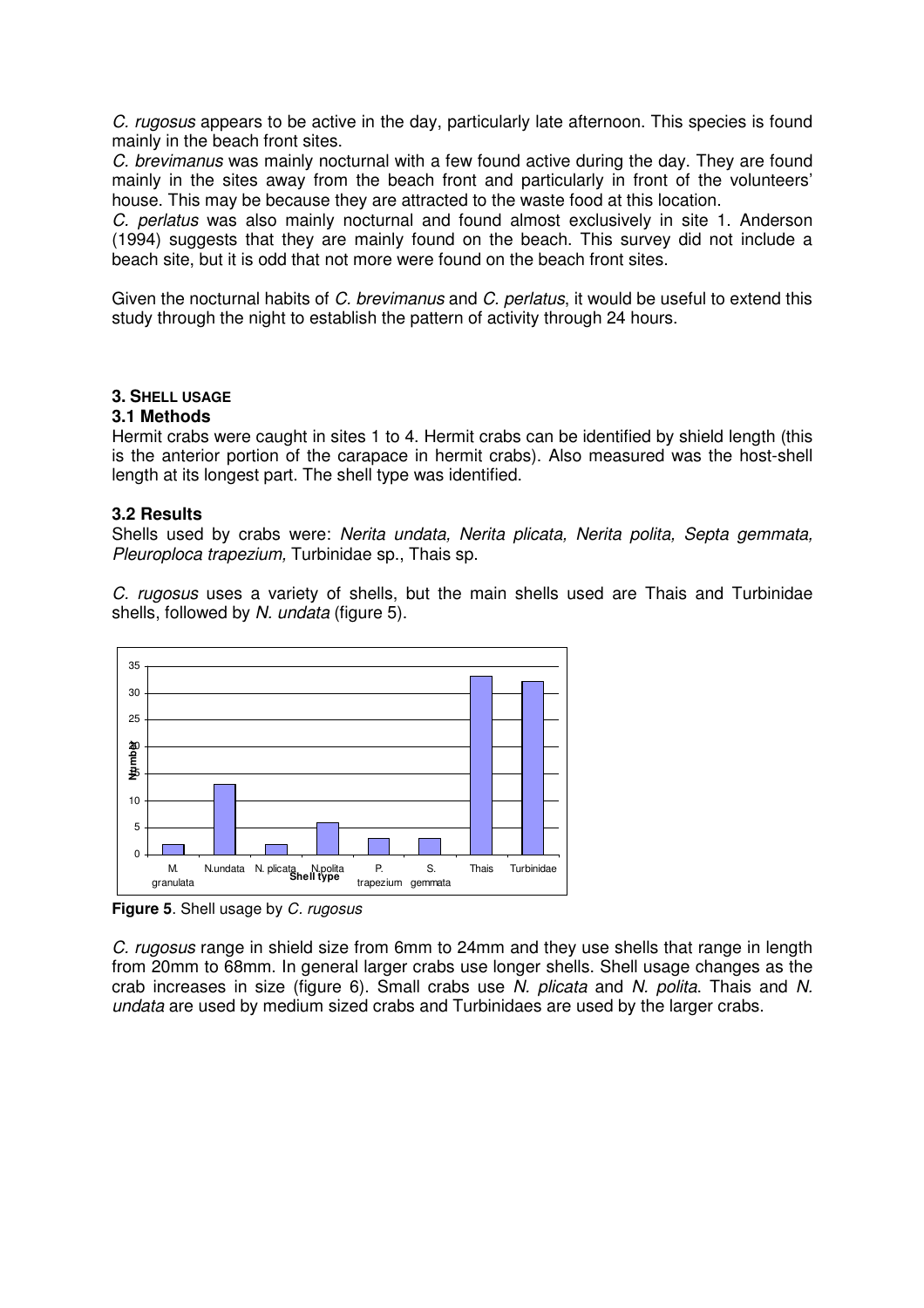

**Figure 6.** Shield length against the shell length inhabited in the species C. rugosus

C. brevimanus range in shield size from 10mm to 30mm and they use shells that range in length from 25mm to 120mm. C. brevimanus use Turbinidae shells in the majority and larger crabs use larger Turbinidae. However, P. trapezium shells are used occasionally and whilst these shells are larger and presumably heavier than Turbinidae, are not used by larger crabs. N. polita was found being used by a C. brevimanus. There maybe other examples of smaller shells being utilised by smaller crabs that were not found in this study.



**Figure 7**. Shield length against the shell length inhabited in the species C. brevimanus

C. perlatus range in shield size from 12mm to 30mm and they use shells that range in length from 45mm to 75mm. C. perlatus used Turbinidae shells and as the shield length increased the shell length increased. A small C. perlatus was found housed in a S. gemmata shell; it is likely that smaller members of this species utilize other shell types than Turbinidae.